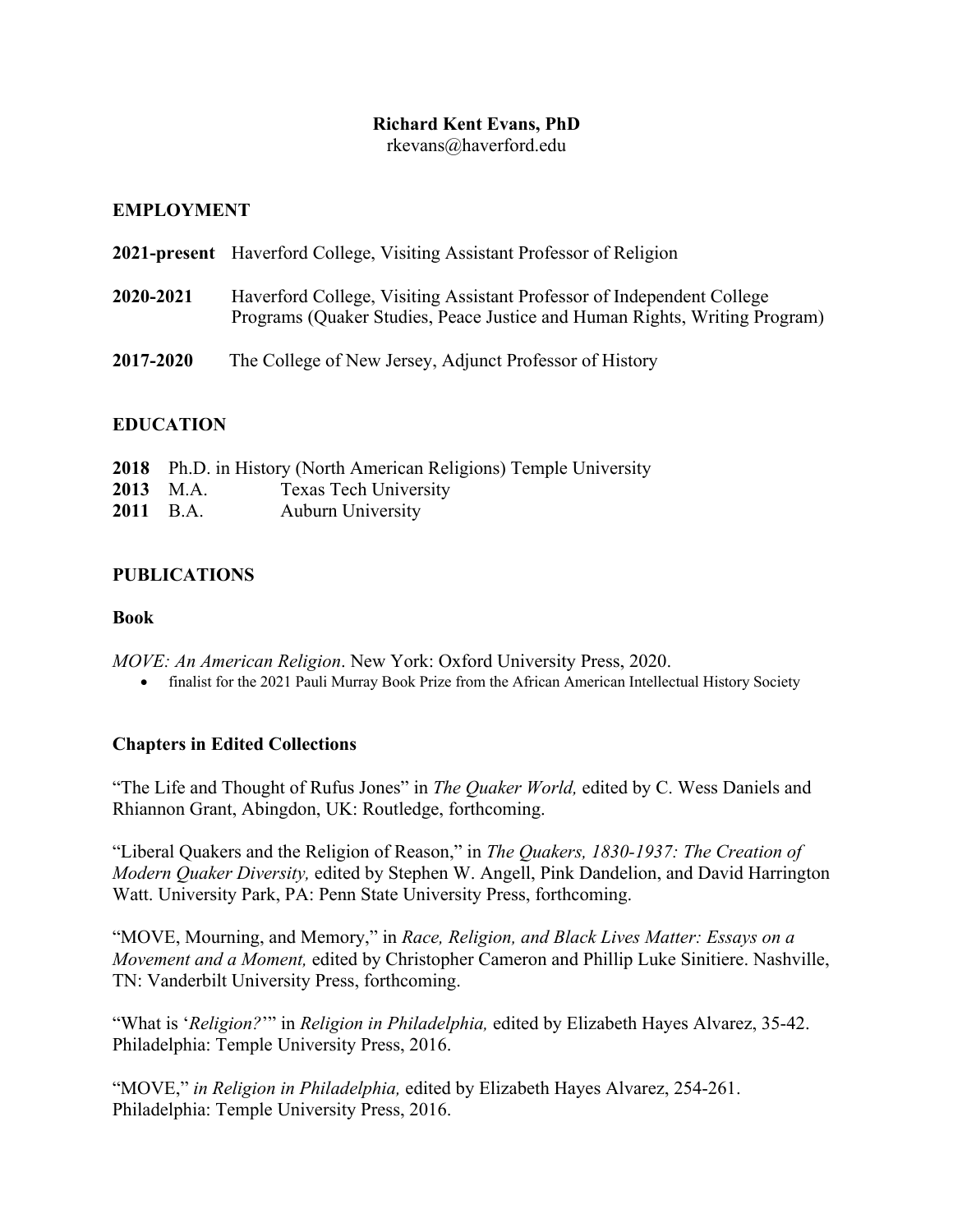#### **Journal Articles**

"Race and Religion in John Edgar Wideman's *Philadelphia Fire.*" *Religious Studies Review,*  forthcoming.

"Redeeming the Human: Black Natural Law, Secularism, and Human Rights." *Journal of Politics, Religion, and Ideology* 20, no. 2 (2019): 263-265.

""A New Protestantism Has Come": World War I, Premillennial Dispensationalism, and the Rise of Fundamentalism in Philadelphia." *Pennsylvania History: A Journal of Mid-Atlantic Studies*  84, no. 3*.* (2017): 292-312.

received the Robert G. Crist Pennsylvania History Article Prize

"A Confession of Defeat": Mormon Apologetics versus Academic Consensus, 1879-1922," *Symposia: The Journal of Religion* 4, no. 1 (2012): 11-23.

## **Essays, Public Scholarship, and Encyclopedia Entries**

"Contagion, a Lament," *Political Theology Network's "*Body Politics" (September 2020), available here.

"Religious Madness and the Logic of Contagion," *Political Theology Network's "*Body Politics" (September 2020), available here.

"MOVE" in *World Religions and Spirituality Project (WRSP),* edited by David G. Bromley, available here.

"MOVE Bombing," in *Encyclopedia of Racial Violence,* edited by Sowande Mustakeem and Douglas Flowe (New York: ABC-CLIO, forthcoming).

"Cults," in *Miracles: An Encyclopedia of People, Places, and Supernatural Events from Antiquity,* edited by Patrick J. Hayes (New York: ABC-CLIO, 2016), 93-95.

"Mesmerism," in *Miracles: An Encyclopedia of People, Places, and Supernatural Events from Antiquity,* edited by Patrick J. Hayes (New York: ABC-CLIO, 2016), 259-260.

"Islamic Fundamentalism," in *Ideas and Movements that Shaped America: From the Bill of Rights to Occupy Wall Street,* edited by Michael S. Green and Scott L. Stabler (New York: ABC-CLIO, 2015): 562-567.

## **Book Reviews and Review Essays**

Review, Spencer Dew, *The Aliites: Race and Law in the Religions of Noble Drew Ali* (Chicago: University of Chicago Press, 2019) in *Journal of the American Academy of Religion* 88, no. 3 (September 2020), 906-908.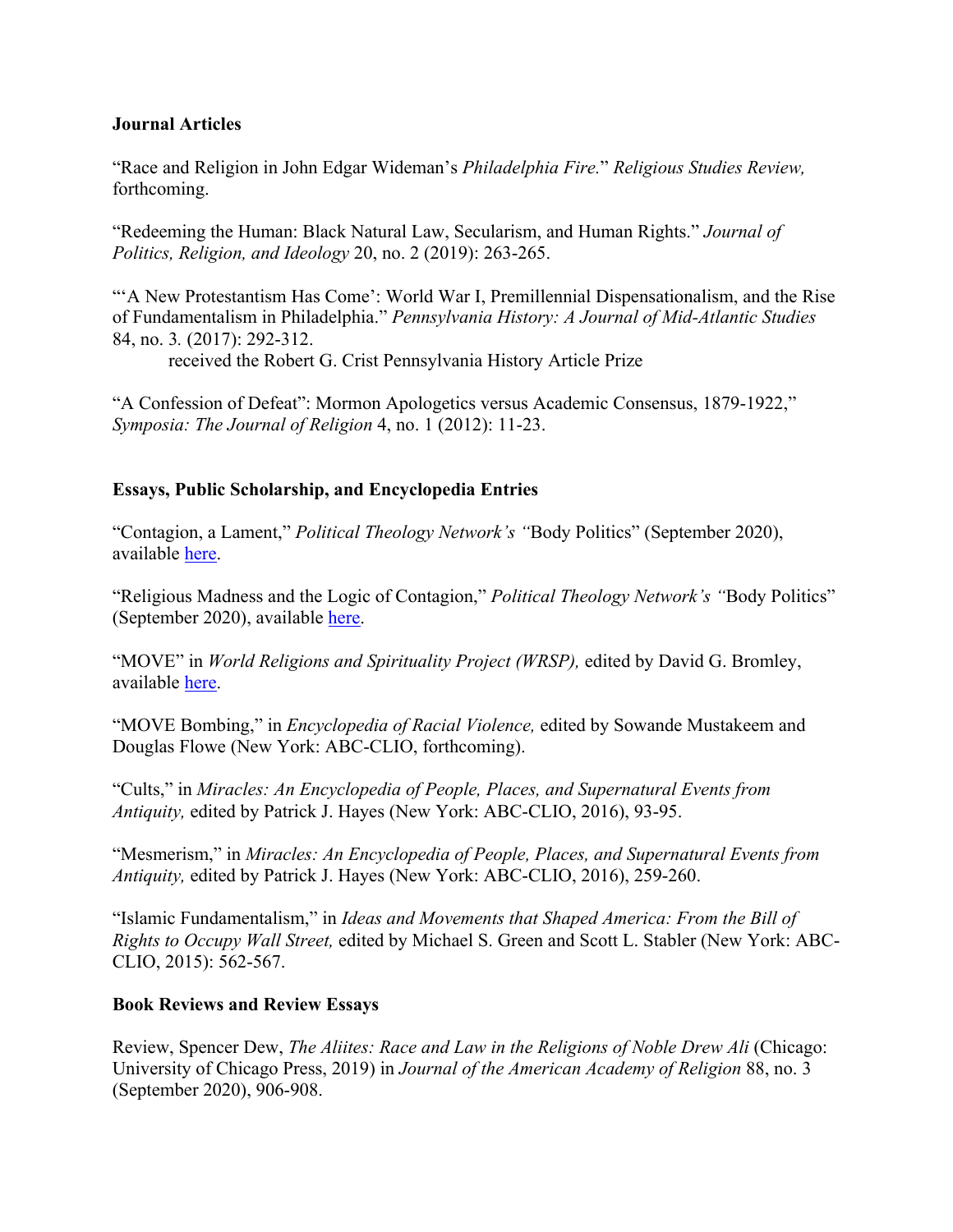To-be-titled interview on documentary films and the study of "new religious movements," *Religious Studies Review,* forthcoming.

Review Essay, "The Myth of J.Z. Smith," Willi Braun and Russell T. McCutcheon, eds. *Reading J.Z. Smith: Interviews and Essays.* (Oxford, U.K.: Oxford University Press, 2018) in *Reading Religion: A Publication of the American Academy of Religion.* [Link]

Review Essay, Josef Sorett, *Spirit in the Dark: A Religious History of Racial Aesthetics* (New York: Oxford University Press, 2016) in *Reading Religion: A Publication of the American Academy of Religion* [Link]

Review, Francio Guadeloupe, *Chanting Down the New Jerusalem: Calypso, Christianity, and Capitalism in the Caribbean* (Berkeley: University of California Press, 2009) in *Journal of Religion and Popular Culture* 30, no. 2 (2018): 141-142.

Review Essay, "Social Power, Pluralism, and Religious Sound in America: On Isaac Weiner's *Religion Out Loud."* Marginalia Review of Books. [Link]

Review, A. Glenn Crothers, *Quakers Living in the Lion's Mouth: The Society of Friends in Northern Virginia, 1730-1865* (Gainesville, FL: University Press of Florida, 2012) in *Southern Historian* 34 (2013).

Review, Gary Scharnhorst, ed. *Twain in His Own Time: A Biographical Chronicle of His Life, Drawn from Recollections, Interviews, and Memoirs by Family, Friends, and Associates* (Iowa City, IA: University of Iowa Press, 2010) in *Journal of the West* 50, 2012.

#### **CONFERENCES AND INVITED LECTURES**

"MOVE: An American Religion," Haverford College Faculty Publications Series, April 21, 2021.

"Socialism and the Black Metaphysical Tradition," Socialist Aspirations: Sovereignty, Ethics, and Global Politics, Chicago Divinity School, May 1, 2020. [postponed]

Organizer and Participant, "Death, Dying, Domination: Racism and the Ends of Life," Villanova University, January 2020.

"Quakers, Religious Madness, and the Cognitive Limits of Experience," American Academy of Religion, San Diego, California, November 2019. Co-Organizer, Political Theology Network Conference, Union Theological Seminary, October 2019.

"MOVE as Religion," African American Intellectual History Conference, Waltham, Massachusetts, March 2018.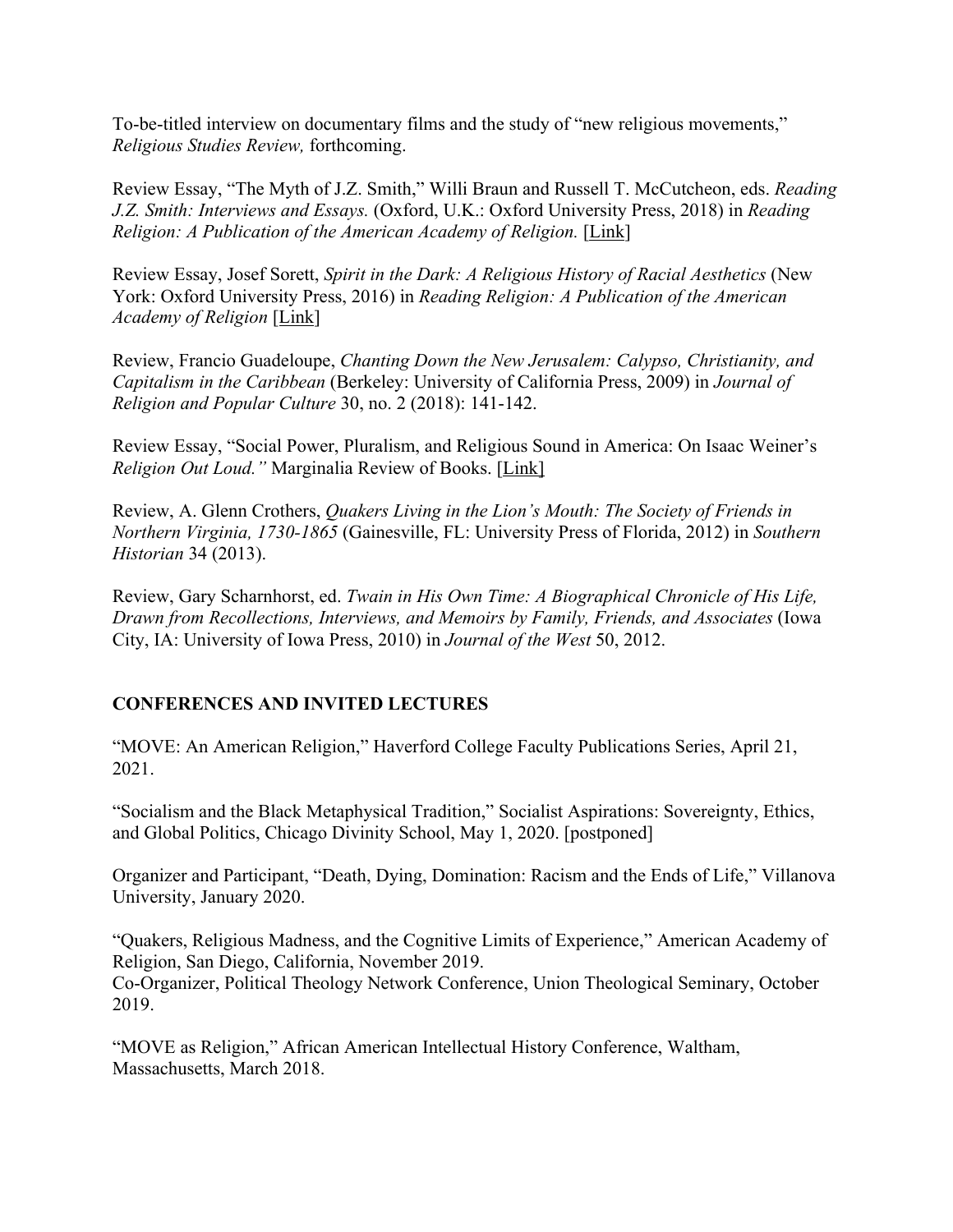"The Impossibility of Definition-by-Analogy: Comparative Religion in the Third Circuit Court of Appeals," American Academy of Religion, San Antonio, Texas, November 2016.

"'Starve Them Out': From Religious Liberty to Human Rights during the MOVE Blockade," Law and Society Association, New Orleans, Louisiana, June 2016.

"MOVE between Religion and Politics," in Law, Religion, and Politics: Challenges to Traditional Borders in Global and Comparative Perspectives, Yale Law School and Yale Divinity School, November 2015.

"Talal Asad's Anthropology of the Historical Method," at the Dean Hopper New Scholars Conference, Drew University, June 2015.

"Controversial Programming': Billy James Hargis, Franklin Littell, and the Fairness Doctrine in Cold War America," Samuel Paley Library Special Collections Research Center, Temple University, December 2014.

Invited Lecture, "MOVE: Religion or Politics?" Temple University Department of History, Religion in Philadelphia, Spring 2014.

Respondent, "Early Modern Identities," Nineteenth Annual James A. Barnes Graduate History Conference, Philadelphia, Pennsylvania, 2014.

Chair, "Secularization and Deconversion in Society," Third International Conference on Religion and Spirituality in Society, Temple, Arizona, 2013.

Chair, "Religion, Psychology, and Mental Health," Third International Conference on Religion and Spirituality in Society, Temple, Arizona, 2013.

"Showdown at Empire Hall: The Career of a Mesmerism Lecturer" at the American Academy of Religion - Southwest Regional Annual Conference, Irving, Texas, 2013.

Chair, "Religion in Early Modern Europe," Texas Tech University Graduate History Conference, Lubbock, Texas, 2012.

"'A Confession of Defeat:' Mormon Apologetics versus Scientific Consensus, 1879-1922," at the Canadian Association for American Studies, Ottawa, Ontario, 2011.

## **SERVICE TO THE PROFESSION**

Crist Prize Committee member, Pennsylvania History, 2020-2021.

Roundtable Organizer and Editor, On Contagion, Political Theology Network's *Body Politics*.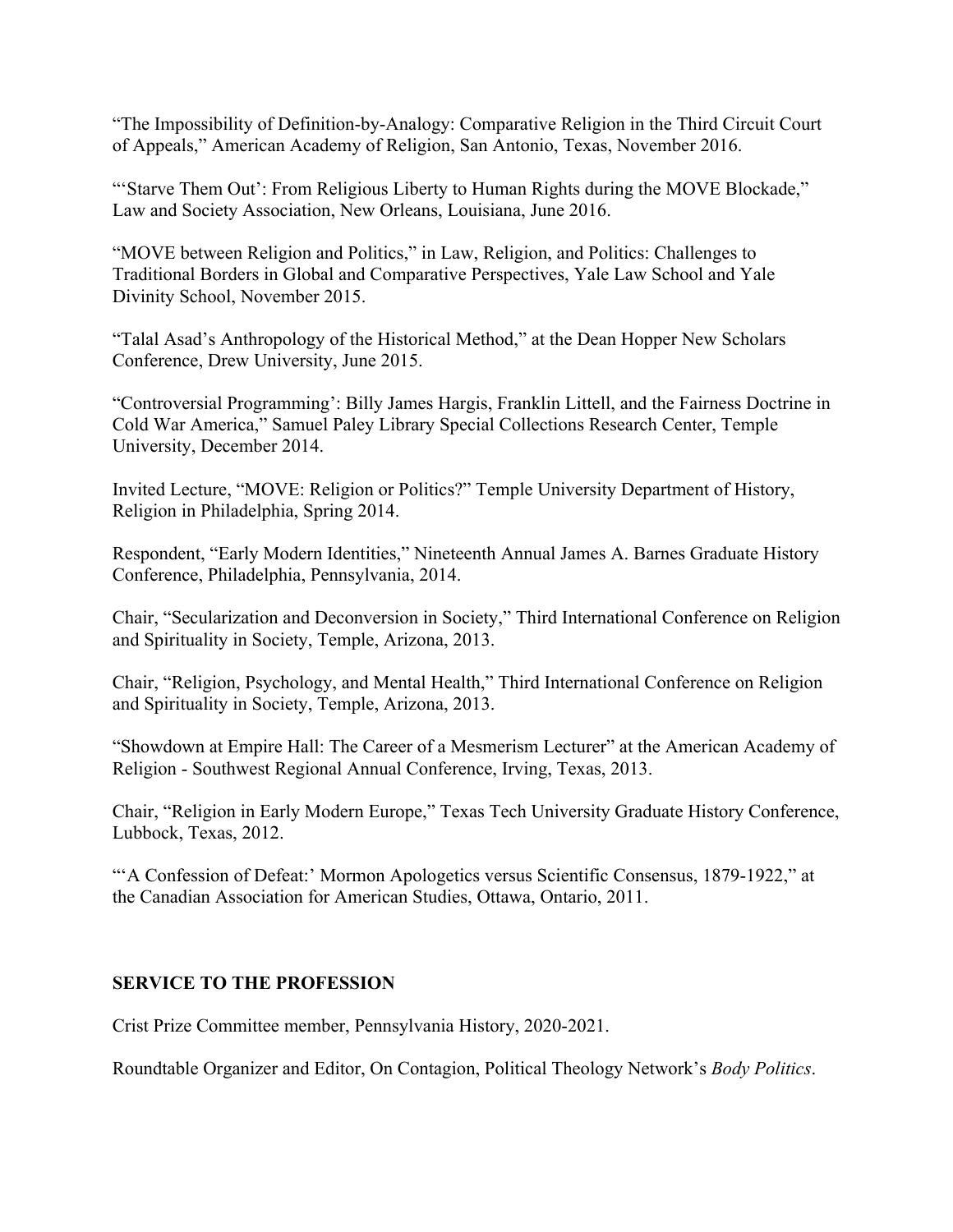Workshop Co-Organizer, "Death, Dying, Domination: Racism and the Ends of Life," Villanova University, January 2020.

Co-Coordinator, Haverford College Distinguished Visitors Lecture Series in Quaker Studies Conference Roundtable organized, "The Black Natural Law Tradition in Theory and in Practice," proposed to the American Academy of Religion, 2018.

Conference Co-Organizer, "Encountering Crisis: Working Across the Humanities," Center for the Humanities at Temple University (CHAT), 2016.

Associate Editor, International Journal of Religion and Spirituality in Society, 2013.

Conference Organizer, Third Annual Texas Tech Graduate Student Conference, 2013.

Founder, Director, and Curator of the MOVE Oral History Project, Urban Archives, Temple University

#### **MEDIA COVERAGE and WRITING**

Interviewer/Author, "Child of Black Activists Bombed by Police: "My Activism is My Religion." *Truthout,* February 28, 2021.

Abdul-Aliy Muhammad, "Penn Museum Owes Reparations for Previously Holding Remains of a MOVE Bombing Victim." *Philadelphia Inquirer,* April 21, 2021. Consulted and quoted.

Teo Armus, "A Philly Museum Kept the Bones of a Black Child Killed in a Police Bombing. Decades Later, It's Apologizing." *The Washington Post,* April 30, 2021. Quoted.

*New York Times,* "Delbert Africa, 74, Convicted in Radical Group's Clash With Police, Dies." June 17, 2020. Consulted and quoted.

#### **FELLOWSHIPS, AWARDS, and GRANTS**

| 2021 | Thomas Scattergood Behavioral Health Foundation Research Fellowship in<br>support of A Madness Divine, \$5,000                                        |
|------|-------------------------------------------------------------------------------------------------------------------------------------------------------|
| 2019 | Thomas Scattergood Behavioral Health Foundation Research Fellowship in<br>support of A Madness Divine, \$5,000                                        |
| 2019 | Invited Participant, American Examples Working Group, University of Alabama,<br>Religious Studies Department                                          |
| 2019 | Robert G. Crist Pennsylvania History Article Prize for the best graduate student<br>authored article published in Pennsylvania History from 2017-2018 |